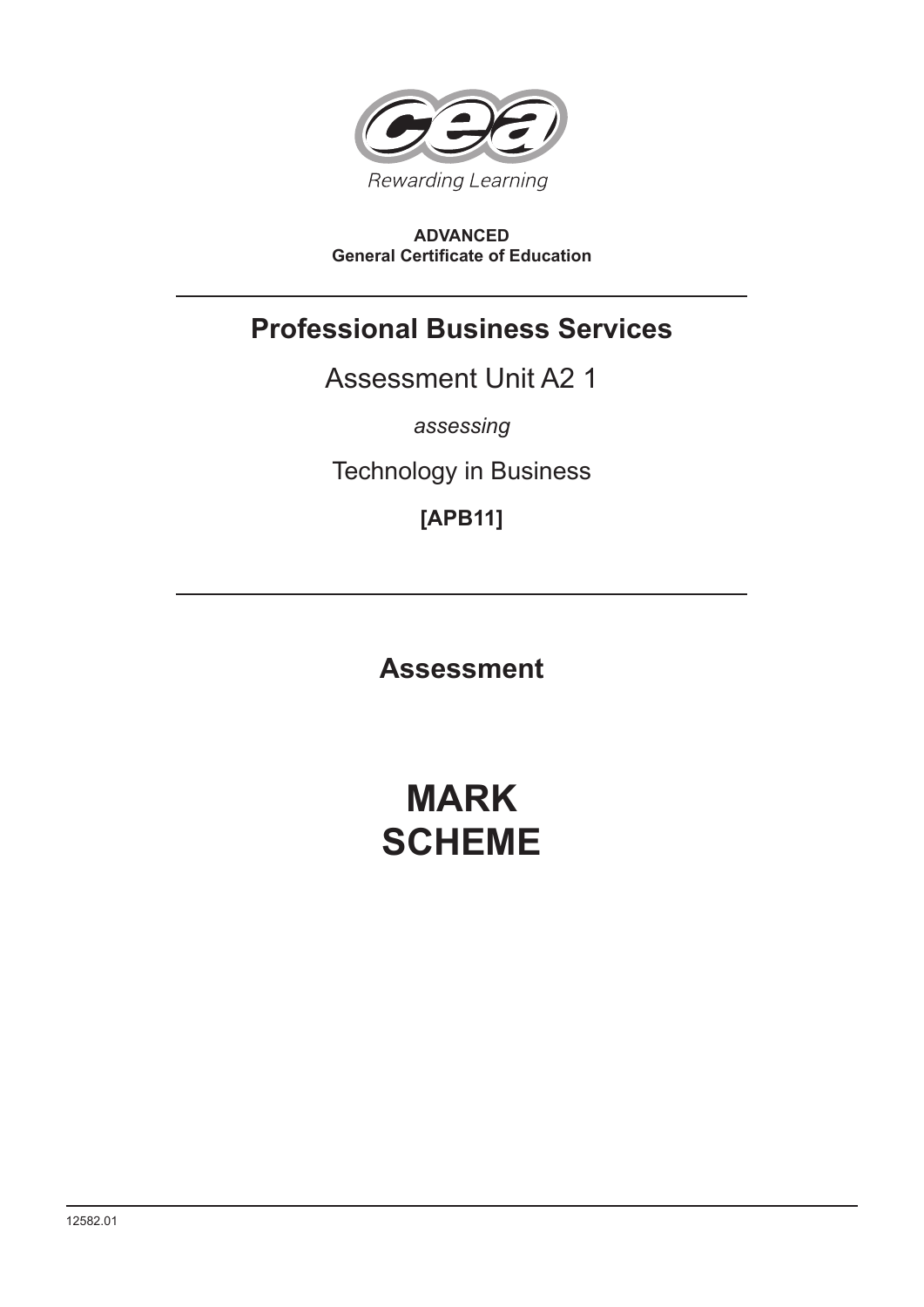# **General Marking Instructions**

#### *Introduction*

The main purpose of the mark scheme is to ensure that examinations are marked accurately, consistently and fairly. The mark scheme provides examiners with an indication of the nature and range of candidates' responses likely to be worthy of credit. It also sets out the criteria which they should apply in allocating marks to candidates' responses.

#### *Assessment objectives*

Below are the assessment objectives for **GCE Professional Business Services.**

Candidates should be able to:

- **AO1** Demonstrate knowledge and understanding of terms, concepts, theories, methods and models used by professional business services firms and their client businesses.
- **AO2** Apply knowledge and understanding of concepts, theories, methods and models used by professional business services firms and their client businesses.
- **AO3** Investigate, analyse and evaluate concepts, theories, methods and models as used by professional business services firms and their client businesses.

#### *Quality of candidates' responses*

In marking the examination papers, examiners should be looking for a quality of response reflecting the level of maturity which may reasonably be expected of a 17- or 18-year-old which is the age at which the majority of candidates sit their GCE examinations.

#### *Flexibility in marking*

Mark schemes are not intended to be totally prescriptive. No mark scheme can cover all the responses which candidates may produce. In the event of unanticipated answers, examiners are expected to use their professional judgement to assess the validity of answers. If an answer is particularly problematic, then examiners should seek the guidance of the Supervising Examiner.

#### *Positive marking*

Examiners are encouraged to be positive in their marking, giving appropriate credit for what candidates know, understand and can do rather than penalising candidates for errors or omissions. Examiners should make use of the whole of the available mark range for any particular question and be prepared to award full marks for a response which is as good as might reasonably be expected of a 17- or 18-year-old GCE candidate.

#### *Awarding zero marks*

Marks should only be awarded for valid responses and no marks should be awarded for an answer which is completely incorrect or inappropriate.

#### *Marking calculations*

In marking answers involving calculations, examiners should apply the 'own figure rule' so that candidates are not penalised more than once for a computational error. To avoid a candidate being penalised, marks can be awarded where correct conclusions or inferences are made from their incorrect calculations.

#### *Types of mark schemes*

Mark schemes for tasks or questions which require candidates to respond in extended written form are marked on the basis of levels of response which take account of the quality of written communication. Other questions which require only short answers are marked on a point for point basis with marks awarded for each valid piece of information provided.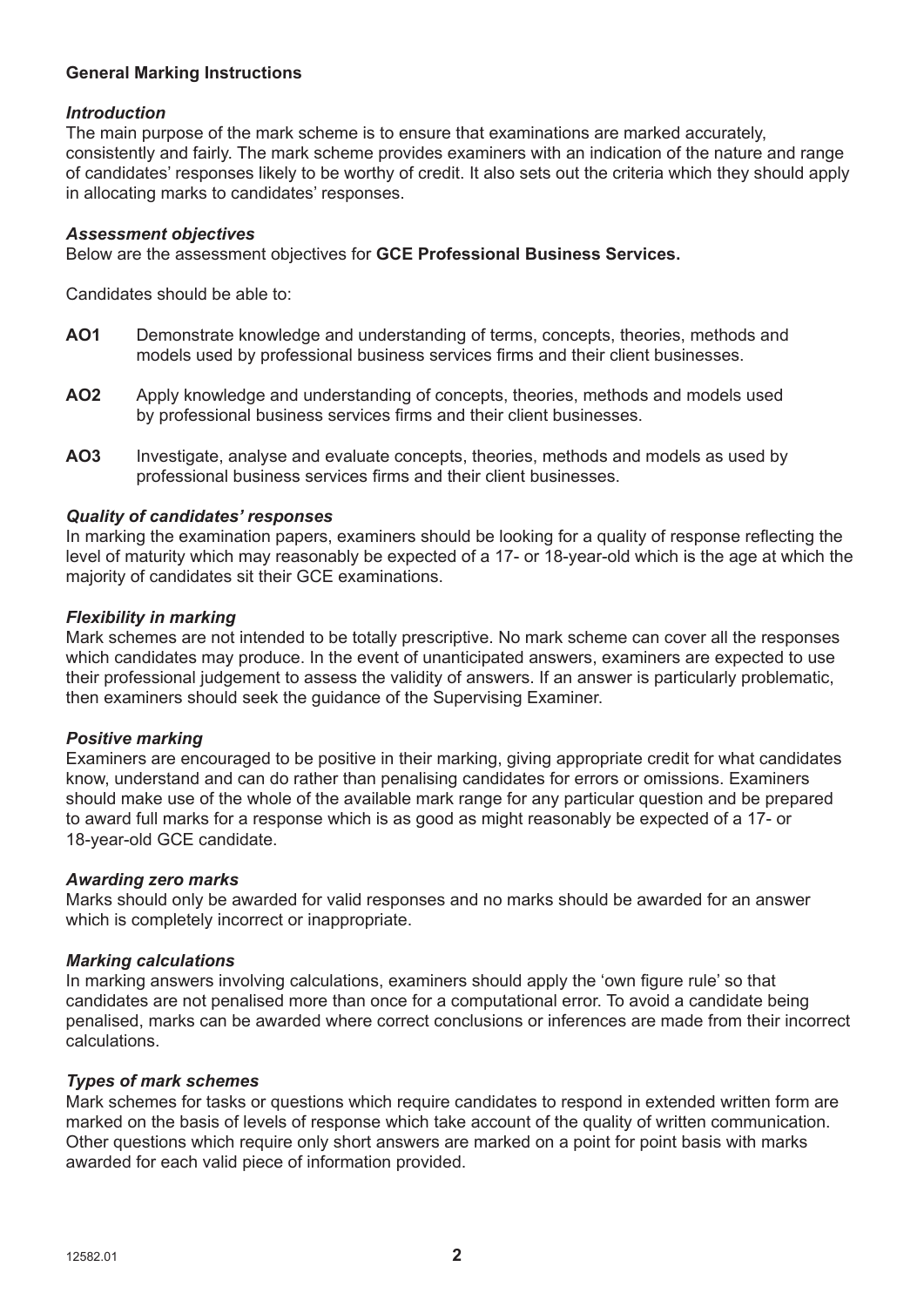# *Levels of response*

In deciding which level of response to award, examiners should look for the 'best fit' bearing in mind that weakness in one area may be compensated for by strength in another. In deciding which mark within a particular level to award to any response, examiners are expected to use their professional judgement.

The following guidance is provided to assist examiners.

- **Threshold performance:** Response which just merits inclusion in the level and should be awarded a mark at or near the bottom of the range.
- *Intermediate performance:* Response which clearly merits inclusion in the level and should be awarded a mark at or near the middle of the range.
- *High performance:* Response which fully satisfies the level description and should be awarded a mark at or near the top of the range.

# *Quality of written communication*

Quality of written communication is taken into account in assessing candidates' responses to all tasks and questions that require them to respond in extended written form. These tasks and questions are marked on the basis of levels of response. The description for each level of response includes reference to the quality of written communication.

For conciseness, quality of written communication is distinguished within either three or four levels of response.

Where there are three levels of response, quality of written communication is distinguished as follows:

Level 1: Quality of written communication is basic.

- Level 2: Quality of written communication is good.
- Level 3: Quality of written communication is excellent.

In interpreting these level descriptions, examiners should refer to the more detailed guidance provided below:

Level 1 (Basic): The candidate makes only a limited selection and use of an appropriate form and style of writing. The organisation of material may lack clarity and coherence. There is little use of specialist vocabulary. Presentation, spelling, punctuation and grammar may be such that intended meaning is not clear.

**Level 2 (Good):** The candidate makes a reasonable selection and use of an appropriate form and style of writing. Relevant material is organised with some clarity and coherence. There is some use of appropriate specialist vocabulary. Presentation, spelling, punctuation and grammar are sufficiently competent to make meaning clear.

**Level 3 (Excellent):** The candidate successfully selects and uses the most appropriate form and style of writing. Relevant material is organised with a high degree of clarity and coherence. There is widespread and accurate use of appropriate specialist vocabulary. Presentation, spelling, punctuation and grammar are of a sufficiently high standard to make meaning clear.

Where there are four levels of response, quality of written communication is distinguished as follows:

Level 1: Quality of written communication is basic.

- Level 2: Quality of written communication is satisfactory.
- Level 3: Quality of written communication is good.
- Level 4: Quality of written communication is excellent.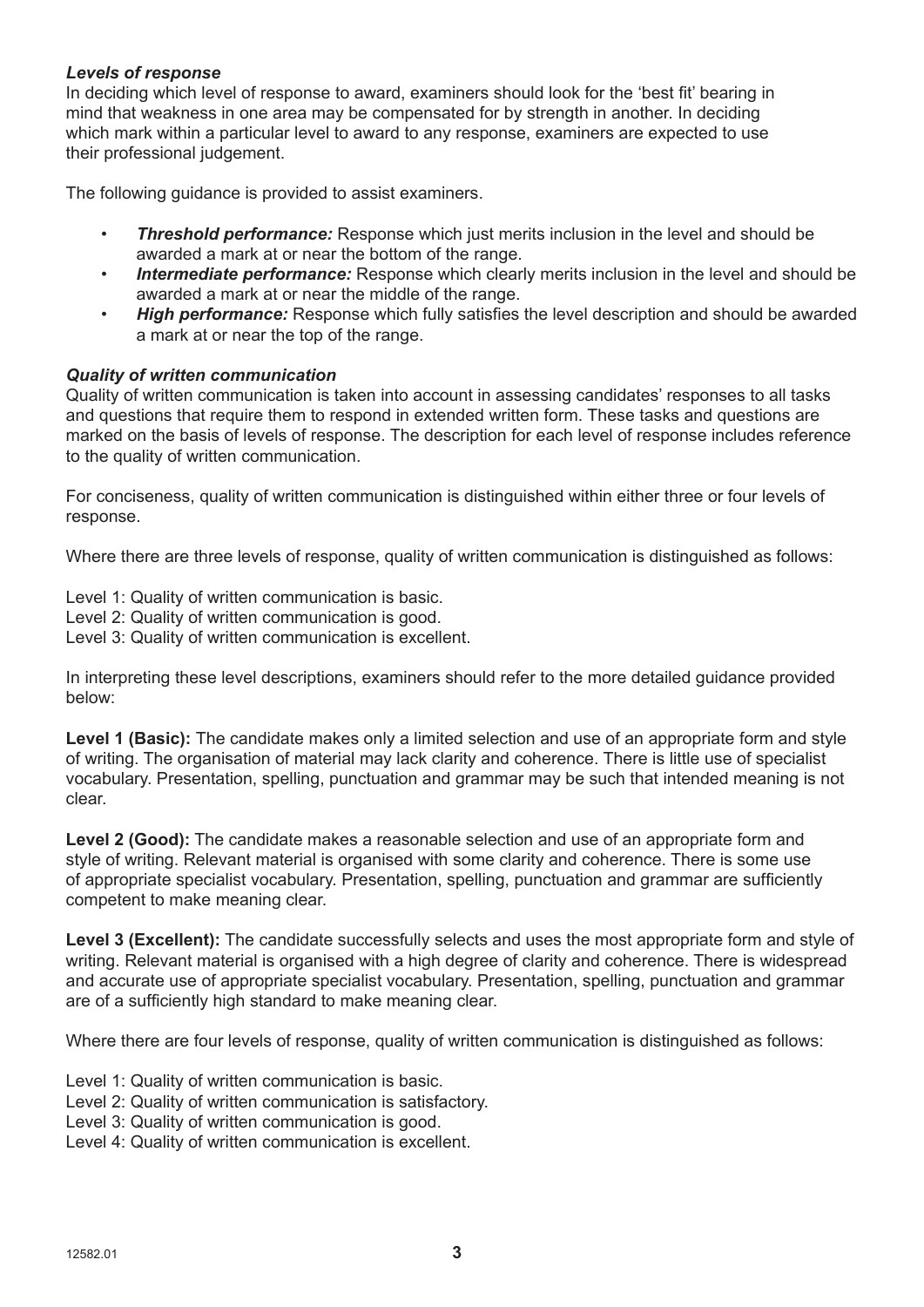In interpreting these level descriptions, examiners should refer to the more detailed guidance provided below.

**Level 1 (Basic):** The candidate makes only a basic selection and use of an appropriate form and style of writing. The organisation of material may lack clarity and coherence. There is little use of specialist vocabulary. Presentation, spelling, punctuation and grammar may be such that intended meaning is not clear.

**Level 2 (Satisfactory):** The candidate makes a satisfactory selection and use of an appropriate form and style of writing. Relevant material is organised with some degree of clarity and coherence. There is some use of appropriate specialist vocabulary. Presentation, spelling, punctuation and grammar are of a satisfactory standard to make meaning evident.

**Level 3 (Good):** The candidate makes a good selection and use of an appropriate form and style of writing. Relevant material is organised with good clarity and coherence. There is good use of appropriate specialist vocabulary. Presentation, spelling, punctuation and grammar are of a good standard to make meaning clear.

Level 4 (Excellent): The candidate successfully selects and used the most appropriate form and style of writing. Relevant material is organised with a high degree of clarity and coherence. There is widespread and accurate use of appropriate specialist vocabulary. Presentation, spelling, punctuation and grammar are of the highest standard to make meaning absolutely clear.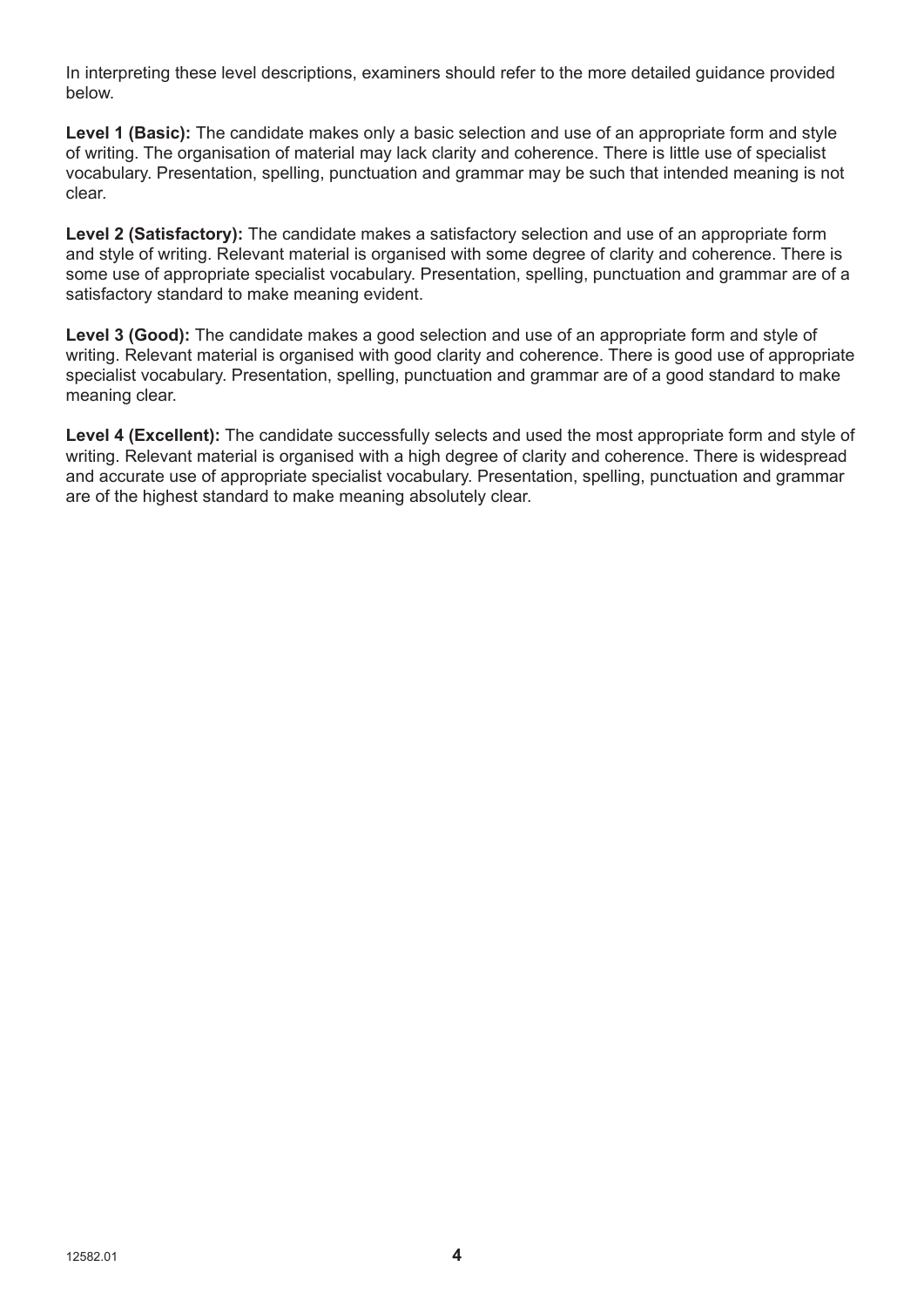# **1 AO1**

#### **AVAILABLE MARKS**

Responses may include:

 Big data describes a large volume of structured, semi-structured and unstructured data that has the potential to be mined for information. It can be used in machine learning projects and other advanced analytics applications.

 Big data can be characterised by volume, velocity, variety, value, veracity and variability.

 Extremely large data sets may be analysed computationally to reveal patterns, trends and associations, especially relating to human behaviour and interactions. Sources of big data may include social media, loyalty cards and transaction data.

All valid responses will be given credit

[1] basic explanation of big data

[2] satisfactory explanation of big data

[3] good explanation of big data

[4] excellent explanation of big data

 $(1 \times [4])$  4

# **2 AO1, AO2**

Responses may include:

 Storage and integration – employee records and other relevant data can be stored and integrated in one central system by Northern Cover plc. Managers and employees will be able to access the relevant information to prepare and complete performance reviews, and to store information for ongoing use.

 Monitoring performance – Northern Cover will be able to monitor employee performance more effectively as the PMS provides a facility for recording and tracking information related to performance, such as objectives or targets achieved.

 Improved communication – a PMS may enable a more efficient flow of information for Northern Cover plc related to the outcomes of a performance review, for example communications to the Finance Department via an automatically generated report if a bonus is to be paid for meeting targets, or to the HR Department if further training is required.

All valid responses will be given credit

[1] benefit identified

[2] benefit identified with a basic description or application to Northern Cover plc

- [3] benefit identified with a good description and application to Northern Cover plc
- [4] benefit identified with an excellent description and application to Northern Cover plc

 $(2 \times [4])$  8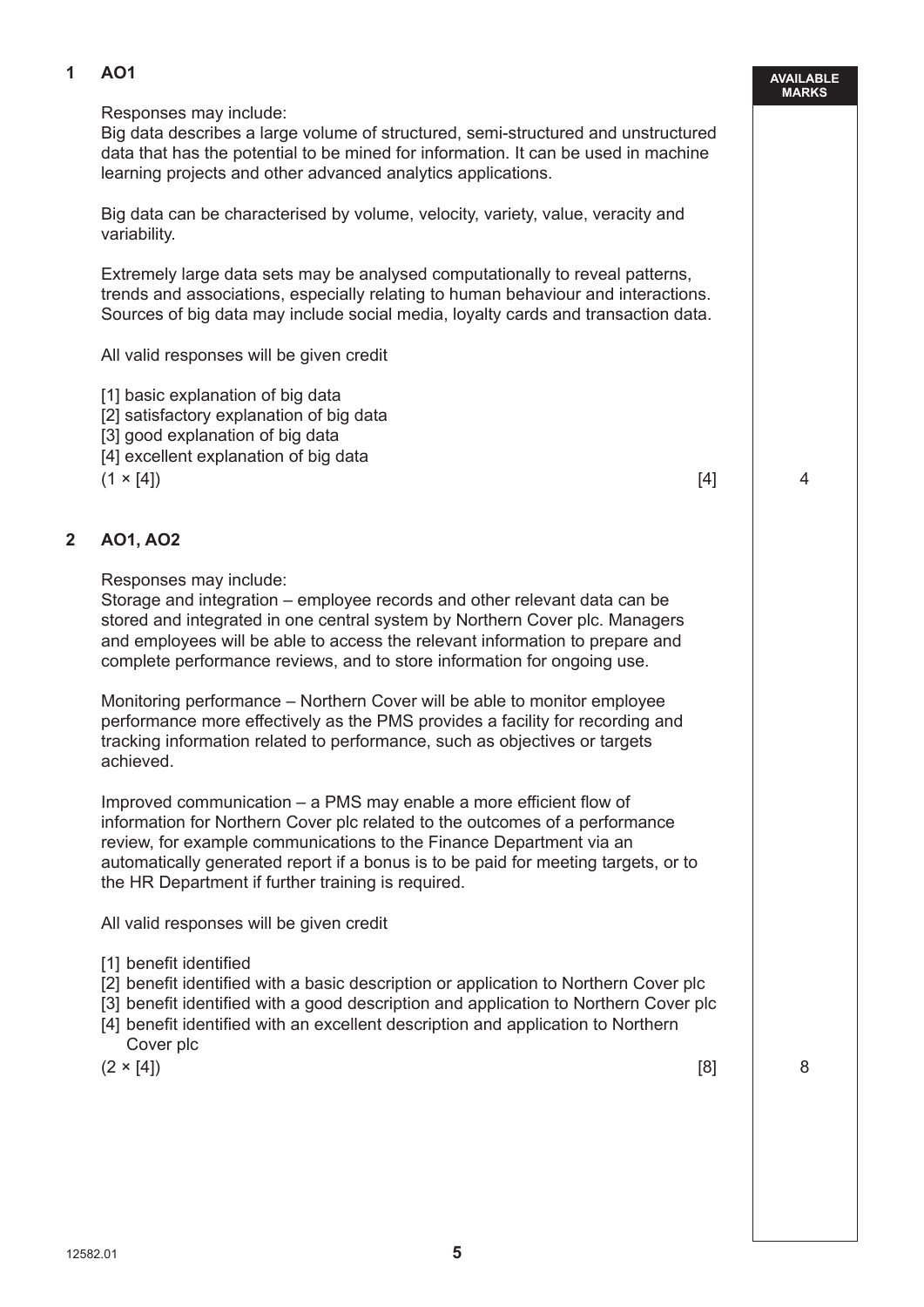# **3 AO1, AO2, AO3**

#### **AVAILABLE MARKS**

#### Responses may include:

 Client needs – A Customer Relationship Management System (CRM) is useful to a business when trying to meet client needs. Technology assists in making processes more streamlined. This can lead to increased client satisfaction as well as aid efficiencies both in terms of time and money.

A CRM will enable Northern Cover plc, as a client to:

- Enhance relationships with clients. Needs can be quickly and efficiently attended to. This will put Northern Cover plc in a better position to sell more products to their customers. They can effectively cross-sell and up-sell at the right moments, with higher success rates.
- Automate tasks which may have been previously considered laborious. For example, having client details already populated in respect of new insurance policies, quotes or related products.
- Ensure there are no information gaps greater consistency and certainty about their products or services. This will also enable Northern Cover plc customers to perceive that their expectations are being met and managed adequately.
- Enhance customer retention this will give Northern Cover plc a well-rounded view of their clients.
- Empower employees tasks can be completed effectively anywhere through mobile apps, web interface and offline access for their clients. This can be measured through the increase in repeat business as well as increased spending per customer.

 Users – A CRM can assist in making processes easier for users, as it provides marketing intelligence on customer needs and facilitates target marketing. A CRM will enable Northern Cover plc as a user to:

- Be more customer focused this will provide Northern Cover plc with more information, to enable them to better meet the needs of their customers.
- Achieve improved strategic planning thereby assisting the decision-making process of the business including any marketing activities required.
- Target potential customers based on CRM queries and requests received.
- Marketing KPI a CRM to measure performance against marketing targets through the use of metrics.

 Time – A CRM can help reduce the time taken because it can help streamline various processes within the business leading to better business efficacy. A CRM will enable Northern Cover plc to:

- Automate marketing activities which saves time in terms of the customer and employees leading to a tangible increase in revenue.
- Increase customer satisfaction.
- Improve service through faster response time.
- Manage time this means that Northern Cover plc can allocate time to other activities.

 Cost – A CRM System can help reduce costs by using electronic methods for marketing activities. A CRM will enable Northern Cover plc to:

- Reduce costs due to the automation of tasks such as completing sales or retrieving customer information quickly.
- Information garnered the system can indicate customer trends, repeat business and improve sales or indicate where potential savings can be made.
- Market more effectively leading to increased revenues and reductions/ savings on advertising.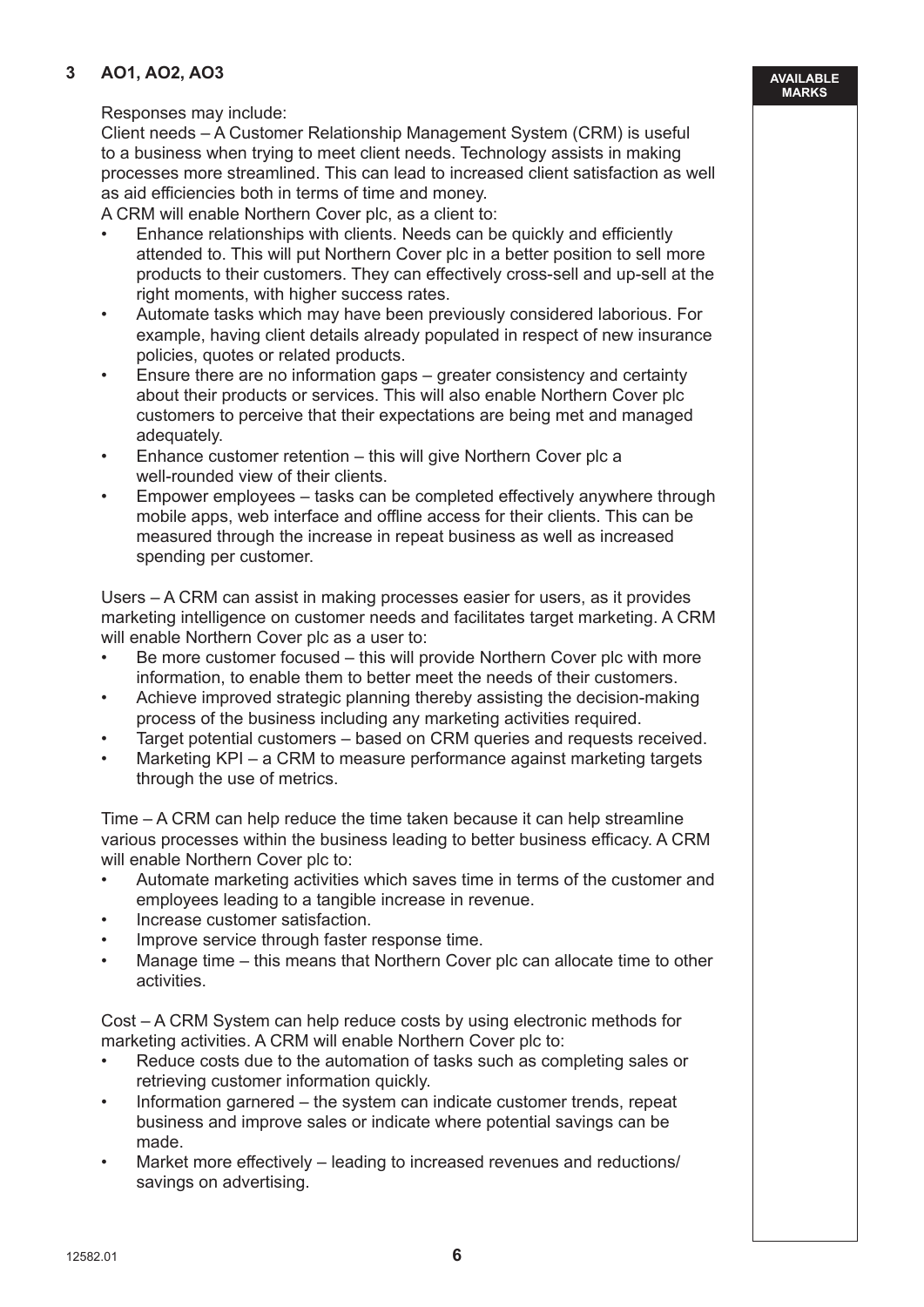Security – A CRM can help increase security both for the business and for its customers. A CRM requires having processes and procedures to protect business and customer data. A CRM will enable Northern Cover plc to:

**AVAILABLE MARKS**

| $\bullet$<br>$\bullet$              | id castomer data. A Ortim mill chaple northein Oover pic to:<br>Provide greater protection – control access to their important customer and<br>business information by securely storing data. With advanced protection and<br>automatic back-up, this data is protected from unexpected events such as a<br>virus or if the system crashes.<br>Increase customer confidence - by securely storing customer data, Northern<br>Cover plc can provide reassurance that customer information will remain<br>confidential. |    |
|-------------------------------------|-----------------------------------------------------------------------------------------------------------------------------------------------------------------------------------------------------------------------------------------------------------------------------------------------------------------------------------------------------------------------------------------------------------------------------------------------------------------------------------------------------------------------|----|
|                                     | All valid responses will be given credit                                                                                                                                                                                                                                                                                                                                                                                                                                                                              |    |
|                                     | [0] is awarded for a response not worthy of credit                                                                                                                                                                                                                                                                                                                                                                                                                                                                    |    |
| $\bullet$<br>$\bullet$<br>$\bullet$ | Level 1 ([1]-[4]) Basic<br>Basic knowledge and understanding of the effectiveness of a CRM System.<br>Application to Northern Cover plc is basic.<br>Basic analysis.<br>The quality of candidate's written communication is basic.                                                                                                                                                                                                                                                                                    |    |
| $\bullet$<br>$\bullet$<br>$\bullet$ | Level 2 ([5]-[8]) Satisfactory<br>Satisfactory knowledge and understanding of the effectiveness of a CRM<br>System.<br>Application to Northern Cover plc is satisfactory.<br>Satisfactory analysis.<br>The quality of candidate's written communication is satisfactory.                                                                                                                                                                                                                                              |    |
| $\bullet$<br>$\bullet$<br>$\bullet$ | Level 3 ([9]-[12]) Good<br>Good knowledge and understanding of the effectiveness of a CRM System.<br>Application to Northern Cover plc is good.<br>Good analysis.<br>The quality of candidate's written communication is good.                                                                                                                                                                                                                                                                                        |    |
|                                     | Level 4 ([13]-[16])<br>Excellent knowledge and understanding of the effectiveness of a CRM<br>System.<br>Application to Northern Cover plc is excellent.<br>Excellent analysis.<br>The quality of candidate's written communication is excellent.<br>$[16]$                                                                                                                                                                                                                                                           | 16 |
|                                     |                                                                                                                                                                                                                                                                                                                                                                                                                                                                                                                       |    |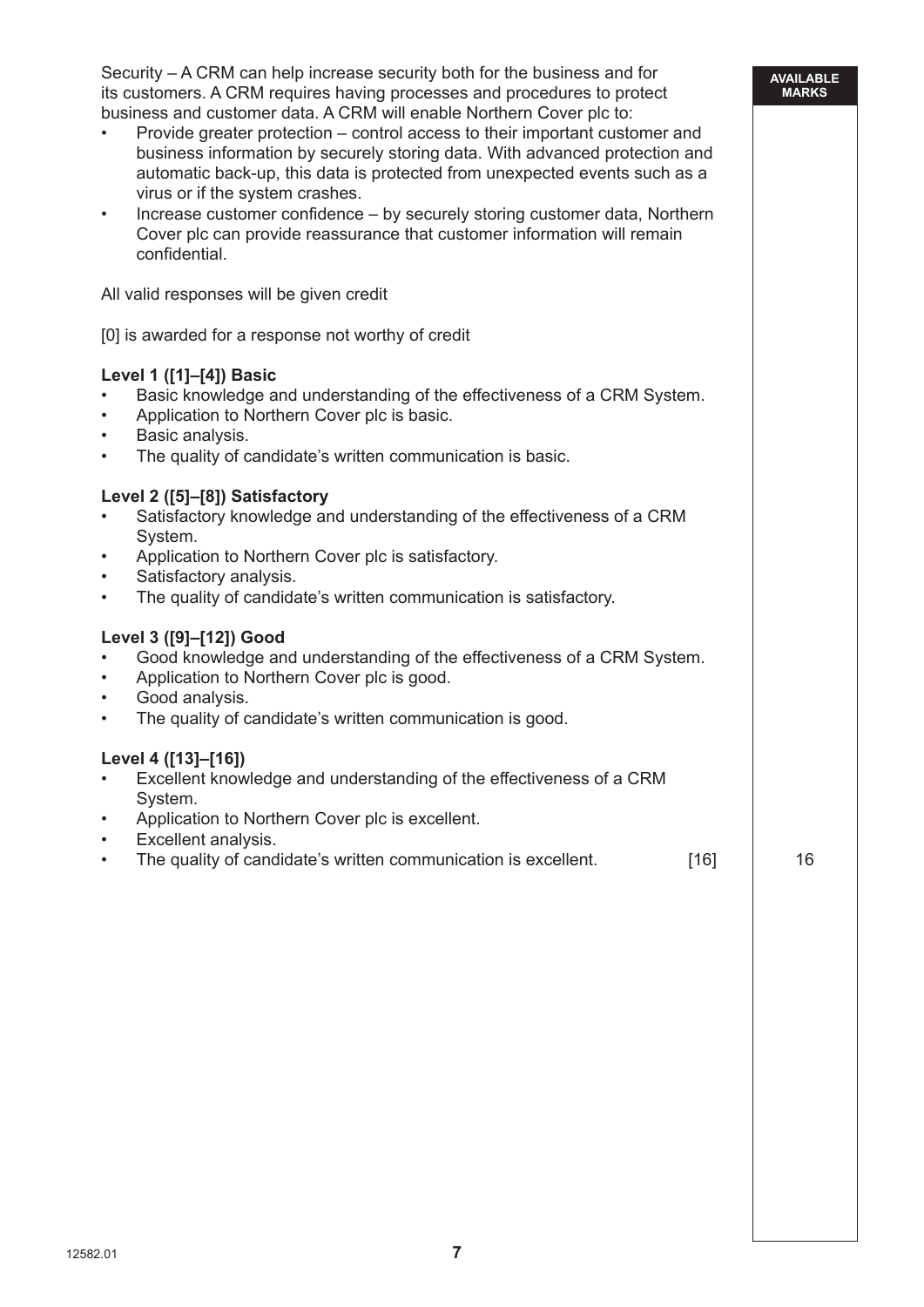#### $12582.01$  **8**

#### **4 (a) AO1, AO2**

Responses may include:

- Everyone at Northern Cover plc responsible for processing personal data is required to follow strict rules called 'data protection principles'. Northern Cover plc employees must ensure that information is: used fairly, lawfully and transparently; used for specified, explicit purposes; used in a way that is adequate, relevant and limited to only what is necessary; accurate and, where necessary, kept up-to-date; kept for no longer than is necessary; and is handled in a way that ensures appropriate security, including protection against unlawful or unauthorised processing, access, loss, destruction or damage.
- Personal data must be processed fairly and lawfully Northern Cover plc must tell people the purposes the data is being collected, and if applicable, that the data may be sent outside the UK.
- Personal data shall only be used in accordance with the purposes for which it was collected – Northern Cover plc must ensure data collected is for one purpose and is not being used for a different purpose.
- Personal data must be adequate, relevant and not excessive Northern Cover plc must not collect data just in case it might be useful. They can only collect the data they need.
- Personal data must be useful and where necessary kept up-to-date – Northern Cover plc must allow individuals the ability to update their data or to have it updated. This includes marketing communications. Northern Cover plc must provide an opt-in approach to marketing (tick here if you wish to be contacted for marketing purposes).
- Personal data must be kept for no longer than is necessary Northern Cover plc must develop a retention policy for personal data and ensure it is enforced.
- Personal data must be processed in accordance with the rights of data subjects – Northern Cover plc must ensure any requests from individuals for a copy of their data are responded to promptly and the data is provided within 40 days.
- Appropriate technical and organisational measures must be established to protect the data – Northern Cover plc to protect their system from hackers, set up firewalls at their network perimeter, store data securely with only specific authorised individuals having access. They should consider data encryption.

All valid responses will be given credit

- [1] feature identified
- [2] feature identified with an explanation
- $(3 \times [2])$  [6]

#### **(b) AO1, AO2, AO3**

Responses may include:

Secure Socket Layer (SSL)

 SSL is a standard security technology for establishing an encrypted link between Northern Cover plc's server and their client (customer) – typically a web server (website) and a browser, or a mail server and a mail client (e.g. Outlook). Secure socket layer allows sensitive information such as credit card numbers and login in credentials to be transmitted securely.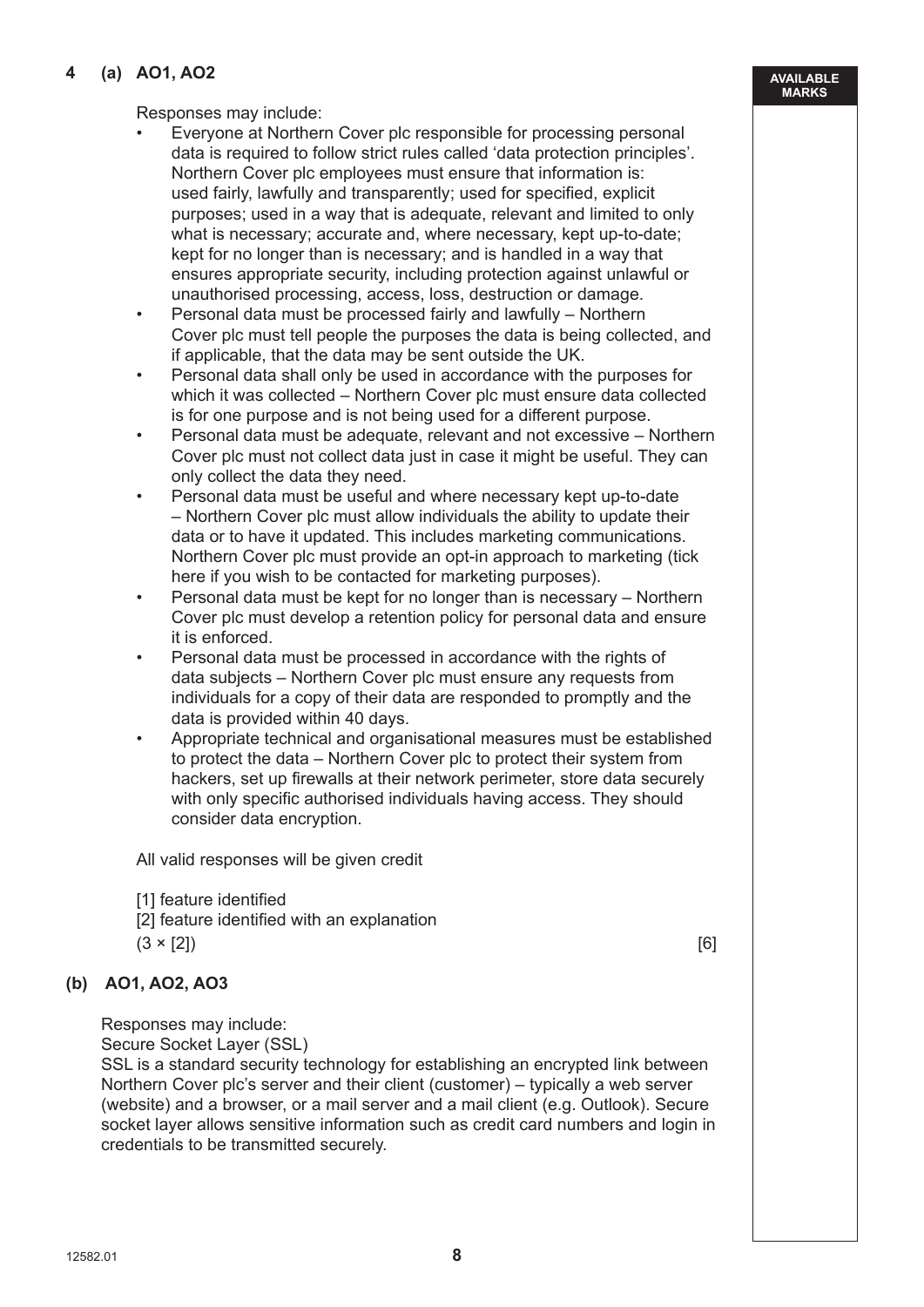Advantages of SSL

- Security SSL adds a layer of security to the online transactions. This security certificate helps protect personal payment information that customers enter on Northern Cover plc website. SSL encrypts information using a unique process that turns information into random letters, numbers and symbols to make data intercepted and look garbled and useless.
- Trust Northern Cover plc can get an EV (Extended Validation) certificate, proof of which shows as a green address bar in the browser; this gives customers a sense of trust. Customers will appreciate any effort that demonstrates Northern Cover plc are taking their security seriously.
- Verification SSL provides Northern Cover plc customers with the facility to verify their payments online.
- Integrity of data Northern Cover plc is guaranteed the integrity of data. With an SSL certificate. Northern Cover plc will be able to intercept data going to and from the webserver, as well as change it.
- Prevent data breaches Northern Cover plc will be able to defend the company's brand and status and adhere to the security regulations set. Programmes for encryption and traffic management can thwart attackers' threats of using encryption to hide malicious information.

Disadvantages of SSL

- Cost of certificate the SSL providers need to set up a trusted infrastructure and validate Northern Cover plc identify. This involves high costs for Northern Cover plc.
- Performance this leads to performance issues for Northern Cover plc as it takes more server resources than if the information was not encrypted.
- Expired certificate Northern Cover plc will need to renew their SSL certificate periodically. When it expires, customers visiting their website get a pop-up message saying that the SSL certificate in their website has expired and it is no longer considered secure.

# Hypertext Transfer Protocol Secure (https)

 HTTPS is the secure version of HTTP. The 'S' at the end of HTTPS stands for 'Secure'. It means all communications between the customer's browser and Northern Cover plc website is encrypted. HTTPS is often used to protect highly confidential online transactions such as insurance policies, renewals etc.

Advantages of HTTPS

- Security and encryption Northern Cover plc customers' information remains confidential and secure because only Northern Cover plc browser and the server can decrypt the information.
- No extra cost HTTPS was previously expensive to implement but it is now available to businesses such as Northern Cover plc at no extra cost.
- Identity verification a certificate guarantees the information Northern Cover plc's browser receives from the originator at the expected domain. This is a guarantee that when a customer sends sensitive data, it is being sent to Northern Cover plc and not to a malicious third party.
- Data integrity if HTTPS is not used and data is sent in clear text it is possible for a third-party to intercept the communication between the server and Northern Cover plc's browser. If a third party intercepts the communication, they can read it and alter its contents. By hi-jacking a connection, a hacker can view the information that Northern Cover plc's browser is requesting and in turn the content which the site is transmitting.
- Search Engine Optimisation (SEO) a search engine will display secure sites for its users. A site with HTTPS connections will rank high on Internet searches. If Northern Cover plc has HTTPS it is going to rank higher than a site without HTTPS.

**AVAILABLE MARKS**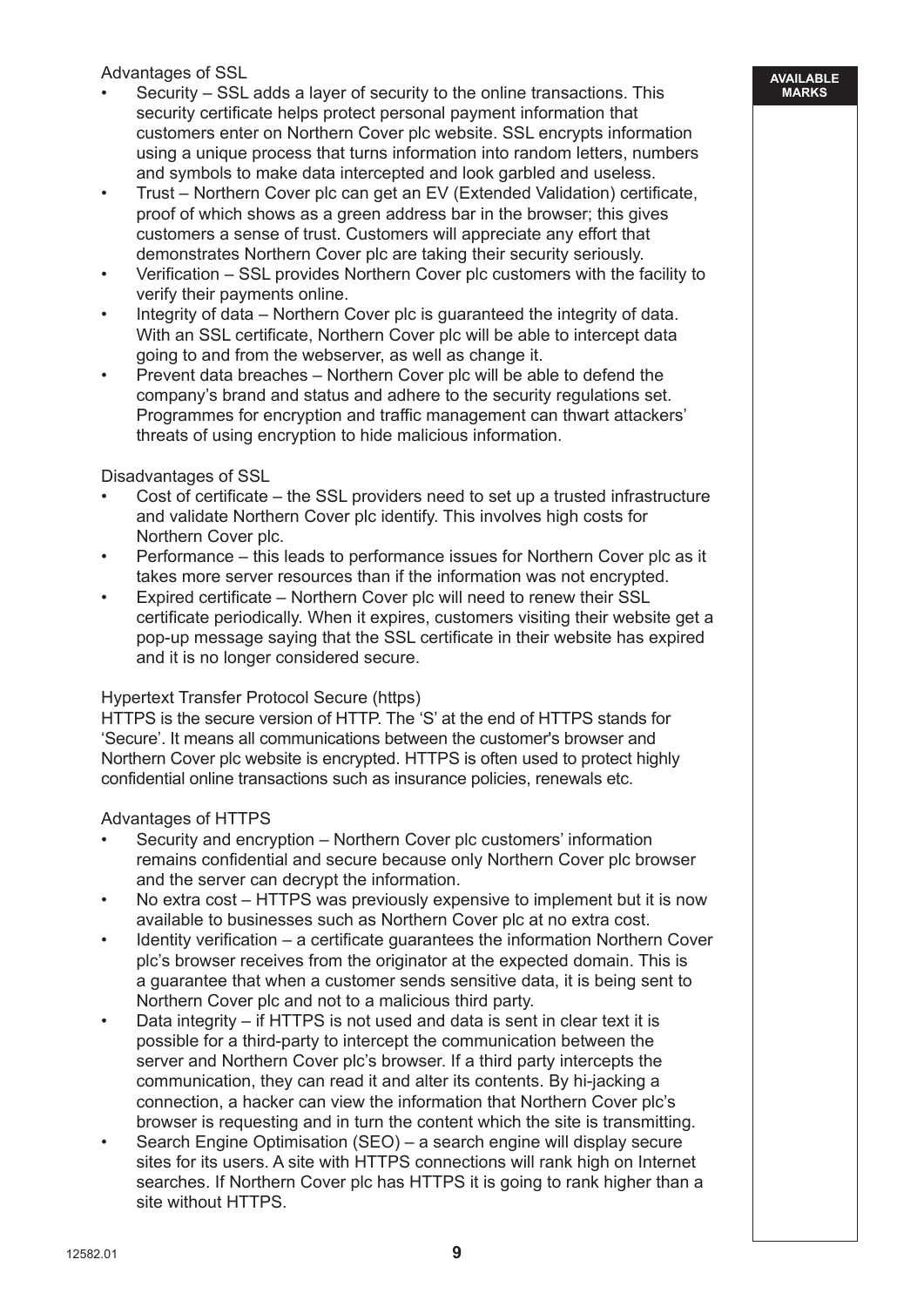• Trust – padlock symbol indicates that Northern Cover plc takes security seriously and helps give their customers confidence.

Disadvantages of HTTPS

- Speed Northern Cover plc website speed can decrease because of the complexity involved encrypting and decrypting the data.
- Time consuming Northern Cover plc must install intermediate certificates when certificate expires.
- Need to purchase an SSL Certificate cost SSL certificates are issued and rely on the trustworthiness of certificate authorities. Technically Northern Cover plc can produce their own, but others will not trust the site therefore it will be required to purchase an SSL certificate.

All valid responses will be given credit

[0] is awarded for a response not worthy of credit

#### **Level 1 ([1]–[4]) Basic**

- Basic knowledge and understanding of up to two security methods.
- Basic application to Northern Cover plc
- Analysis and evaluation are basic.
- Basic judgement made.
- The quality of candidate's written communication is basic.

# **Level 2 ([5]–[8]) Satisfactory**

- Satisfactory knowledge and understanding of the two security methods.
- Satisfactory application to Northern Cover plc.
- Analysis and evaluation are satisfactory.
- Satisfactory judgement made.
- The quality of candidate's written communication is satisfactory.

# **Level 3 ([9]–[12]) Good**

- Good knowledge and understanding of the two security methods.
- Good application to Northern Cover plc.
- Analysis and evaluation are good.
- Good judgement made.
- The quality of candidate's written communication is good.

#### **Level 4 ([13]–[16]) Excellent**

- Excellent knowledge and understanding of the two security methods.
- Excellent application to Northern Cover plc.
- Analysis and evaluation are excellent.
- Excellent judgement made.
- The quality of candidate's written communication is excellent. [16] 22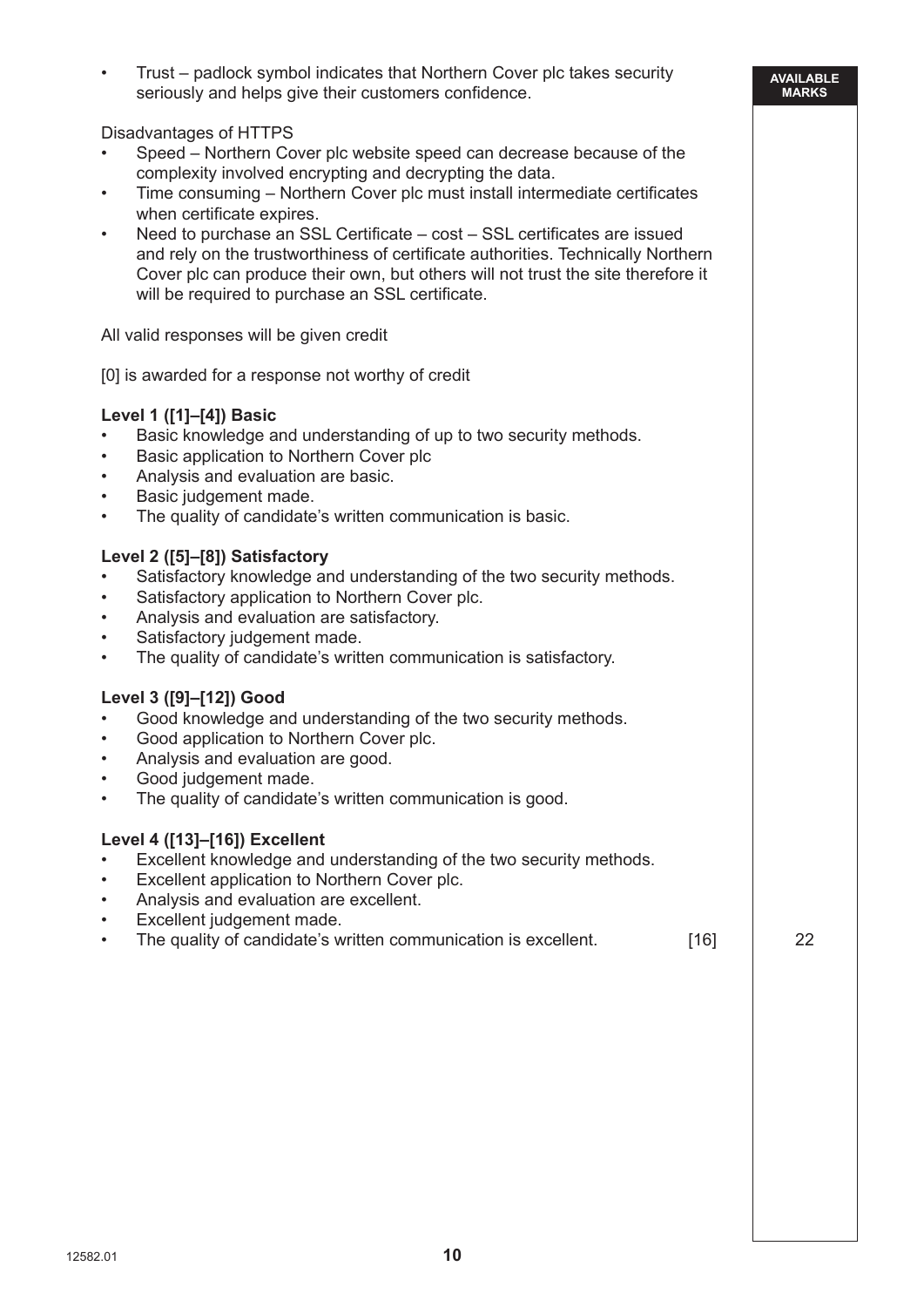# **5 AO1, AO2, AO3**

Responses may include:

Client needs and users in the scenario are both Northern Cover plc.

Client needs and users

 • Increased efficiency – daily tasks such as running reports and queries will lead to greater savings for the company.

**AVAILABLE MARKS**

- Improved data sharing the database helps to create an environment in which Northern Cover plc employees have better access to more and better-managed data. This is effective because the employees can respond quickly to changes.
- Useful database features databases are used to organise, store and retrieve information as efficiently and effectively as possible; databases store data or information in tables; tables allow Northern Cover plc to see all of the records stored in the database. Tables can store many records; a record is made up of lots of individual pieces of information; data can be shared between applications; primary and foreign key; drop down menus, attributes (field names, data types, field properties and validation rules), data types; relationship between 2 or more tables; insert, move or delete records; write macros to automate common procedures; create templates and reports and queries.
- Dashboard facility will provide overview of financial decision making.
- Training although considered to be a very user-friendly system, human errors unfortunately cause many unnecessary issues that may lead to Northern Cover plc making decisions using incorrect data reports which they have been provided with. It is therefore of the utmost importance that all employees at Northern Cover plc are given the proper tools and training which will enable them to produce accurate information gathered from the database.

#### Time

- Track, measure and monitor data reminders being sent out to clients. They will also require other information to conduct their daily tasks facilitating efficiencies and contributing to effective financial decision making.
- Manipulate complex data supporting decision making, e.g. analysis of data, goal seeking, scenarios, regression and data mining effectively.
- Efficiency time will be saved through efficiency in their daily tasks running reports and queries, leading to greater savings for the company.

#### Cost

- Software bespoke database software package to support their financial decision making more effectively. The bespoke database will be custom designed for the needs of Northern Cover plc.
- Resources and highly skilled personnel for this system to be effective there is a cost of maintaining the hardware, software and personnel. Northern Cover plc will have to source these resources which has an impact on financial decision making.

#### **Security**

- Passwords/security levels to protect data from unauthorised staff.
- Protection database provides a framework for better enforcement of data privacy and security policies for Northern Cover plc. The use of a database will assist Northern Cover plc to comply with regulatory requirements and avoiding costly penalties which could be imposed by a regulatory body, e.g. Financial Conduct Authority or the Information Commissioner.

All valid responses will be given credit

[0] is awarded for a response not worthy of credit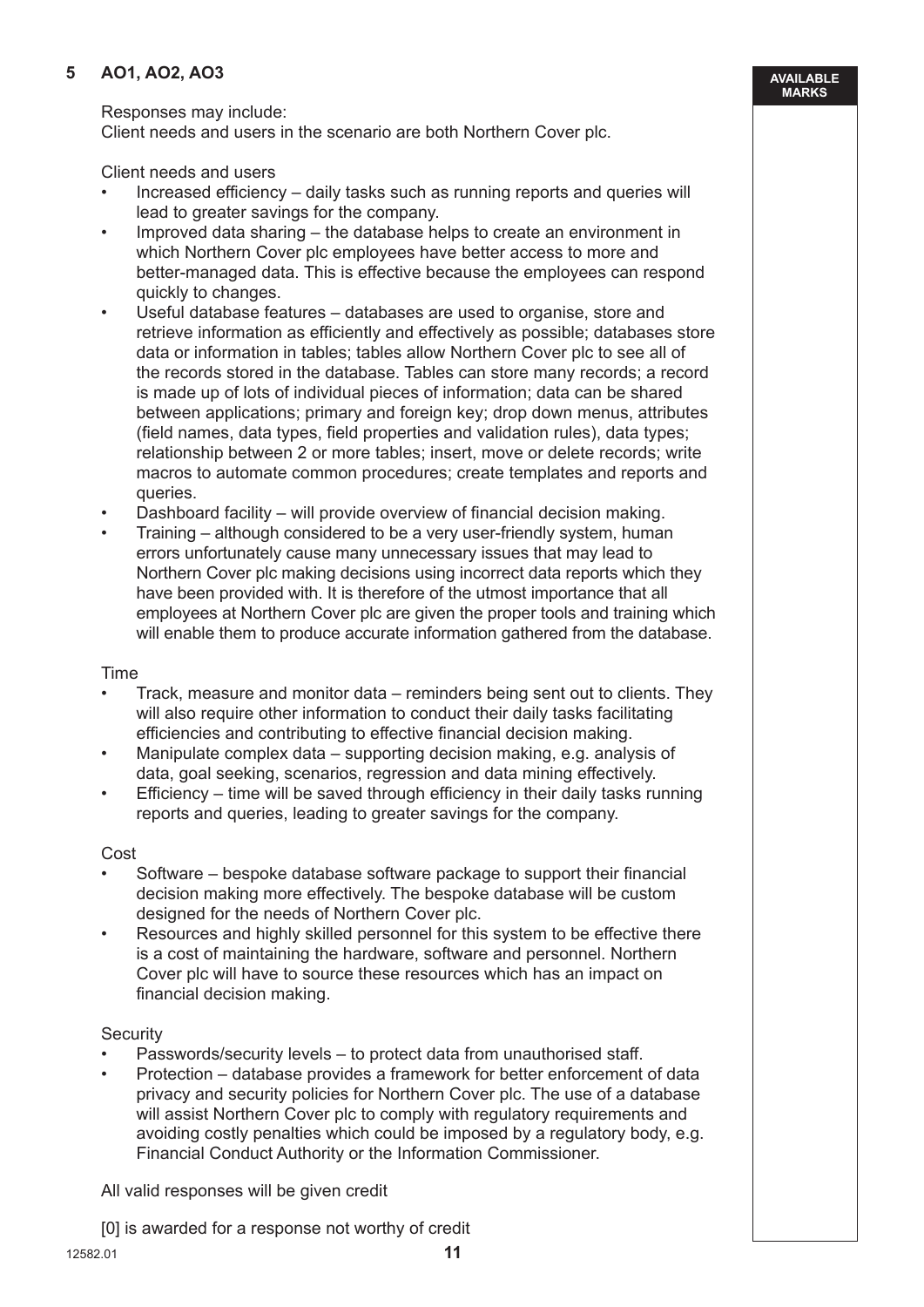# **Level 1 ([1]–[5]) Basic**

- Basic knowledge and understanding of the effectiveness of a database to support the financial decision making.
- Application is basic with limited reference to Northern Cover plc.
- Analysis of the effectiveness of databases to support the financial decision making is basic.
- Evaluation of the effectiveness of databases to support the financial decision making is basic.
- No judgement made or judgement is limited and may or may not be supported by the candidate's own knowledge.
- The quality of candidate's written communication is basic.

# **Level 2 ([6]–[10]) Satisfactory**

- Satisfactory knowledge and understanding of the effectiveness of a database to support the financial decision making.
- Application is satisfactory with some reference to Northern Cover plc.
- Analysis of the effectiveness of databases to support the financial decision making is satisfactory.
- Evaluation of the effectiveness of databases to support the financial decision making is satisfactory.
- Judgement is partially reasoned and supported by the candidate's own knowledge and the analysis given.
- The quality of candidate's written communication is satisfactory.

# **Level 3 ([11]–[15]) Good**

- Good knowledge and understanding of the effectiveness of a database to support the financial decision making.
- Application is good with reference to Northern Cover plc.
- Analysis of the effectiveness of databases to support the financial decision making is good.
- Evaluation of the effectiveness of databases to support the financial decision making is good.
- Judgement is reasoned and supported by the candidate's own knowledge and the analysis given.
- The quality of candidate's written communication is good.

# **Level 4 ([16]–[20]) Excellent**

- Excellent knowledge and understanding of the effectiveness of a database to support the financial decision making.
- Application is excellent with clear reference to Northern Cover plc.
- Analysis of the effectiveness of databases to support the financial decision making is excellent.
- Evaluation of the effectiveness of databases to support the financial decision making is appropriate, clear and logically based on a thorough analysis of Northern Cover plc.
- Judgement is fully justified and informed by candidate's own knowledge and the analysis given.
- The quality of candidate's written communication is excellent. [20] [20] 20

**AVAILABLE MARKS**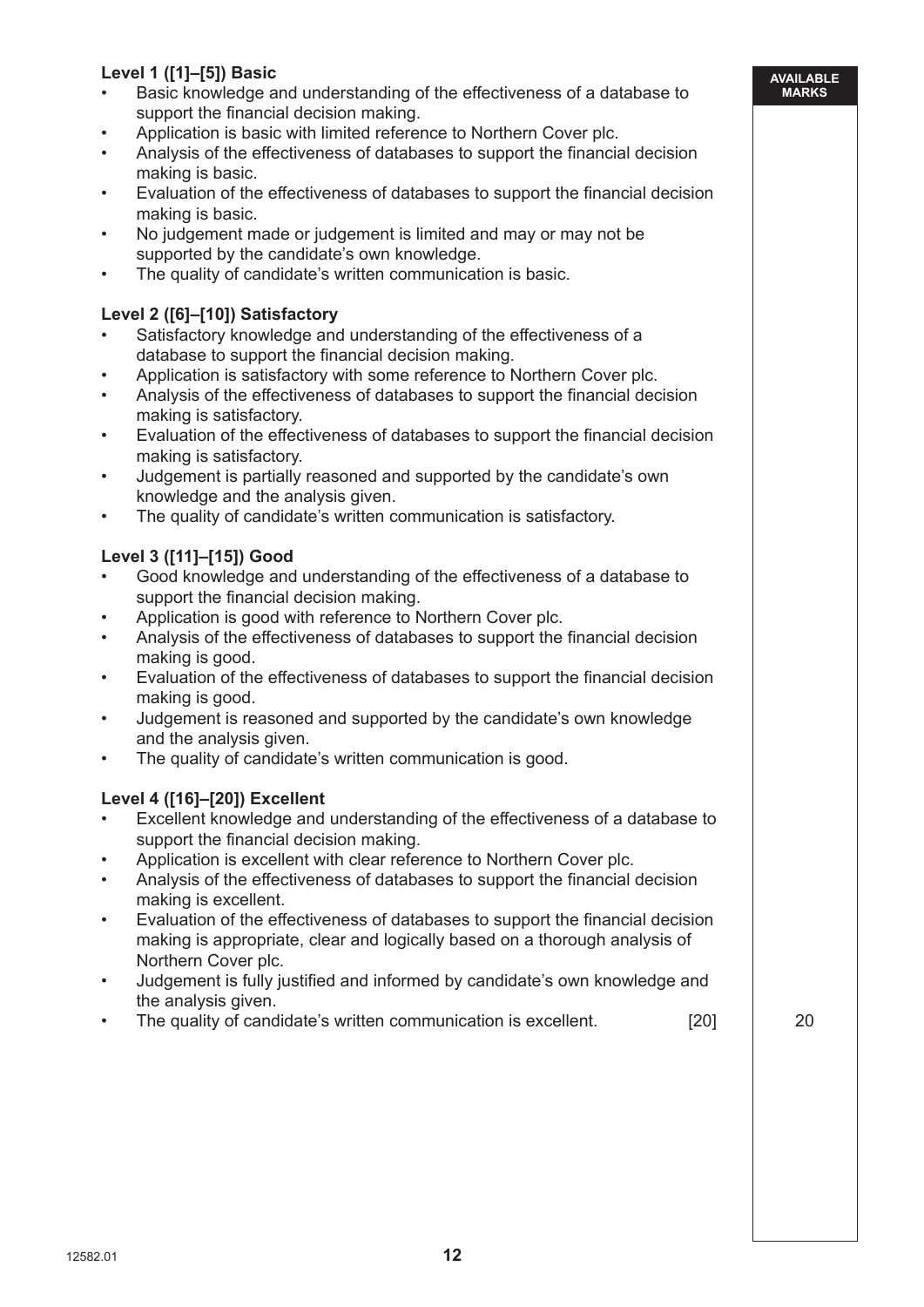# **6 AO1, AO2, AO3**

Benefits of Northern Cover plc using data analytics may include:

- Errors within Northern Cover plc are known instantly when using real time.
- New strategies of Northern Cover plc competition are noticed immediately.
- Service improves dramatically which could lead to higher conversion rate and additional revenue for Northern Cover plc.
- Fraud can be detected the moment it happens and proper measures can be taken to limit the damage to Northern Cover plc.
- Cost savings to Northern Cover plc.
- Improved sales insights which could lead to additional revenue for Northern Cover plc.
- Northern Cover plc can keep up with customer trends.

Drawbacks of Northern Cover plc using data analytics:

- Northern Cover plc will require more storage to manage the complex data.
- Use of real time insights a different way of working within Northern Cover plc.
- Data analytics can be prone to data breaches so increased security may be needed.
- Predictions and correlations are not always accurate and miscalculations can have very problematic consequences.

All valid responses will be given credit

[0] is awarded for a response not worthy of credit

# **Level 1 ([1]–[5]) Basic**

- Basic knowledge and understanding of the use of data analytics to support decision making in Northern Cover plc.
- Application is basic with limited reference to Northern Cover plc.
- Analysis and evaluation are basic.
- Judgement is limited and may or may not be supported by the candidate's own knowledge.
- The quality of candidate's written communication is basic.

# **Level 2 ([6]–[10]) Satisfactory**

- Satisfactory knowledge and understanding of data analytics to support decision making in Northern Cover plc.
- Application is satisfactory with reasonable reference to Northern Cover plc.
- Analysis and evaluation are satisfactory.
- Judgement is partially reasoned and supported by the candidate's own knowledge and the analysis and evaluation given.
- The quality of candidate's written communication is satisfactory.

# **Level 3 ([11]–[15]) Good**

- Good knowledge and understanding of data analytics to support decision making in Northern Cover plc.
- Application is good with appropriate reference to Northern Cover plc.
- Analysis and evaluation are good.
- Judgement is partially reasoned and supported by the candidate's own knowledge and the analysis and evaluation given.
- The quality of candidate's written communication is good.